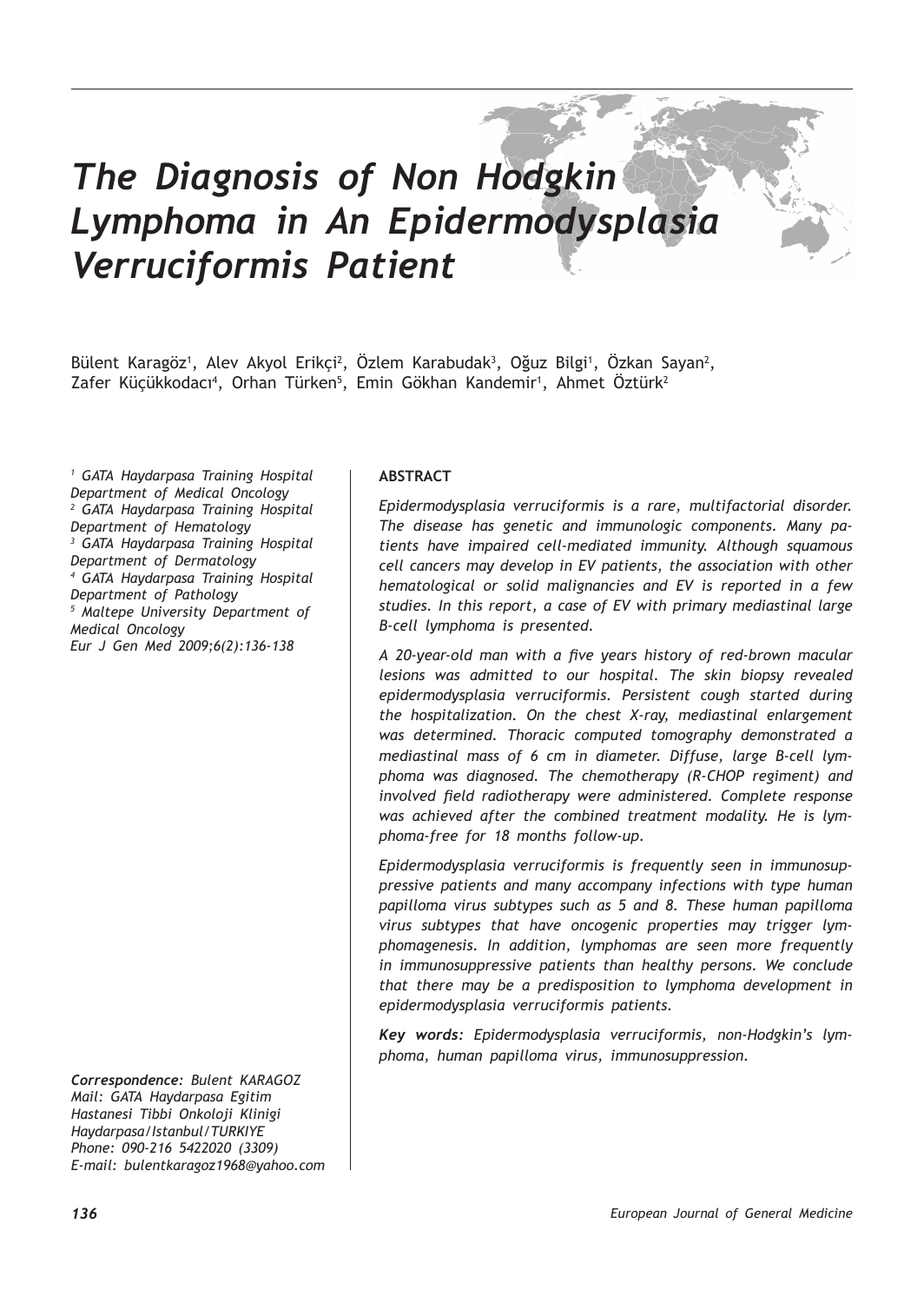## **INTRODUCTION**

Epidermodysplasia verruciformis (EV) is a rare, autosomal recessive disease characterized by the inability to terminate Human Papilloma Virus (HPV) infection and later development of multiple squamous cell carcinomas (1,2). HPV 5 and 8 are two of EV-type HPVs and are found in cutaneous lesions (4).

The disease is widely prevalent among young children. Although common lesions are wart-like papules, the lesions may vary from macules similar to those of pityriasis versicolor to darkly pigmented, exophytic, and hyperkeratotic papules and usually occur on the face, neck, hand and feet (1).

Ninety percent of the patients have defects in cellmediated immunity (3). Whether this impairment is primary or secondary to chronic HPV infection is still inconclusive, however, the humoral immunity remains unaffected.

In approximately one-third of the patients, EV undergoes malignant transformation (4). Although EV frequently relates to squamous cell carcinomas, the association of EV with other cancer types is not fully described. In this report, a case of EV with primary mediastinal large B-cell lymphoma is presented.

### **CASE REPORT**

A 20-year-old man with a five years history of redbrown macular lesions was admitted to our hospital (Figure 1). EV was diagnosed through skin biopsy (Figure 2). The persistent cough started during hospi-



*Figure 1. The eruptions of epidermodysplasia verruciformis. The red-brown macular lesions in neck region.* 



*Figure 2. The microscopic appearance of skin biopsy. Viral sitopatic effect and prominent granular layer in the epidermis showing hyperkeratosis and acanthosis (HE, X100).*

talization. Enlarged mediastinal structures were seen on the chest X-ray. Thoracic computed tomography (CT) demonstrated a mass of 6 cm in diameter in the anterior-superior mediastinal area. Diffuse, large B-cell lymphoma was diagnosed with CT-guided biopsy. There was neither other nodal nor extra-nodal involvement. The patient was diagnosed as stage IX by Ann Arbor staging.

Six cycles of R-CHOP chemotherapy regiment (Rituximab 375 mg/m2 on day 1, cyclophosphamide 750 mg/m2 on day 3, doxorubicine 40 mg/m2 on ady 3, vincristine 1.4 mg/m2 (maximally 2 mg) on day 3, and prednisone 100 mg per oral on day 3 to 7) was given. The complete response was achieved with six cycles of chemotherapy. Radiotherapy was delivered to the mediastinum after the completion of chemotherapy. He is lymphoma-free for 18 months follow-up.

# **DISCUSSION**

EV accompanies infection with specific HPV subtypes and is frequently diagnosed in immunosuppressive patients. The profound defect on the cell-mediated immunity is specific to the causative viruses. The immunotolerance, i.e. inability to recognize one's HPVs and reject the viral induced lesions, leads to a lifelong disease. Causative HPVs differ from all other cutaneous and genital HPVs, and are referred to as EV-type viruses althouh they are found in healthy subjects. Among more than 20 know EV-type HPVs,